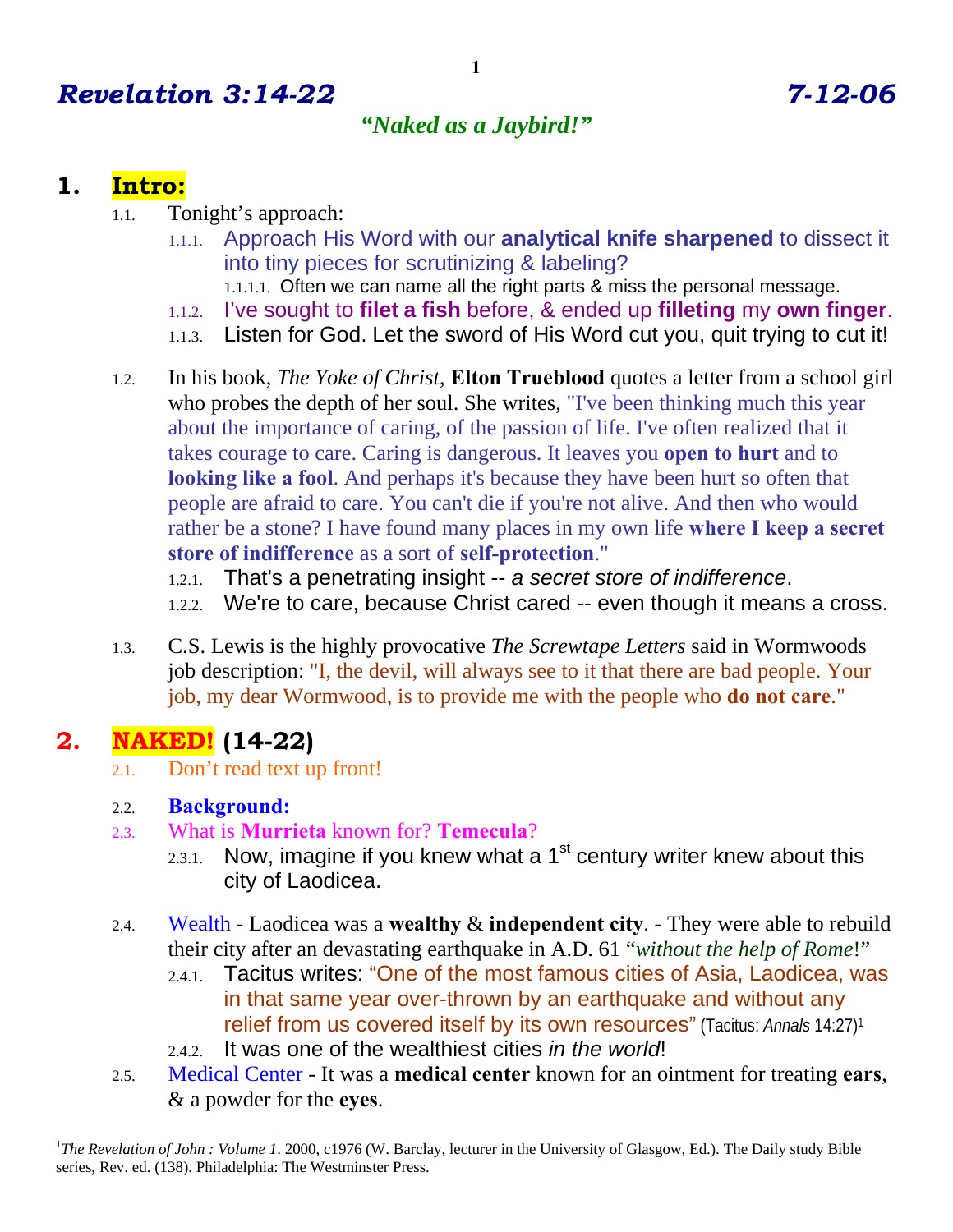- 2.6. Location Laodicea was **located near Hierapolis** (where there was famous Hotsprings) & near **Colossae** (known for its pure Cold water). 2.6.1. Trade route - hfghfgh
- 2.7. Banking & financial center **-** It was also known as a **banking & financial center**.
- 2.8. Sheep And for their glossy black wool cloth! 2.8.1. Jesus will use each of these images for His points to the church! (18)
- 2.9. **JESUS!** (14)
- 2.10. Faithful He won't *Dilute* the Truth!
- 2.11. True He won't *Distort* the Truth!
- 2.12. Beginning of the creation of God Indicating His **priority** over all creation! 2.12.1. *Beginning* = origin; to have 1st place; to hold the chief place!
- 2.13. Though outwardly the church appeared strong  $&$  prosperous, the lord finds **nothing** to **COMMEND**!

2.13.1. Though they were busy commending themselves!

#### **2.14. HE CONDEMNS 4 THINGS:** (15-17)

- 2.15. [1] **INDIFFERENCE!** (15,16) Lukewarm, not Hot nor Cold.
	- 2.15.1. In the Christian life there are **3 temperatures**:
	- 2.15.2. **[1]** A Burning Heart [zestos/boiling hot] (*on fire for God*) 2.15.2.1.Lk.24:32 "And they said to one another, "Did not our **heart burn** within us while He talked with us on the road, and while He opened the Scriptures to us?"
	- 2.15.3. **[2]** A Cold Heart Mt.24:12 "And because lawlessness will abound, the love of many will **grow cold**."
	- 2.15.4. **[3]** A Lukewarm Heart Comfortable & complacent! 2.15.4.1.If they were **cold** they would have at least felt it!
		- 2.15.4.2.Jesus says, *"Give me all your Hate or all your Heart, but don't offer Lukewarm Love!"*
		- 2.15.4.3.A lukewarm person is tepid, lacking enthusiasm, halfhearted about what he or she believes. They may possess some sense of duty to the church, but lack true conviction & commitment!
		- 2.15.4.4.Imagine a **Salesman** lukewarm about sales! An **Electrician** lukewarm about electricity! A **Fighter** lukewarm against his foe! Imagine a **Doctor** lukewarm about disease! - Imagine a **Church** lukewarm about Christ? It makes as much sense!
		- 2.15.4.5.Puke, vomit, barf, hurl…/
	- 2.15.5. Q: Are you "on fire" for Jesus?
- 2.16. [2] **PRIDE!** (17a) Obviously a boasting church, basking in their own effort, "I'm rich, wealthy & independent!"
	- 2.16.1. They said, "We're in need of nothing"; Jesus said, "W/o me you can do nothing!"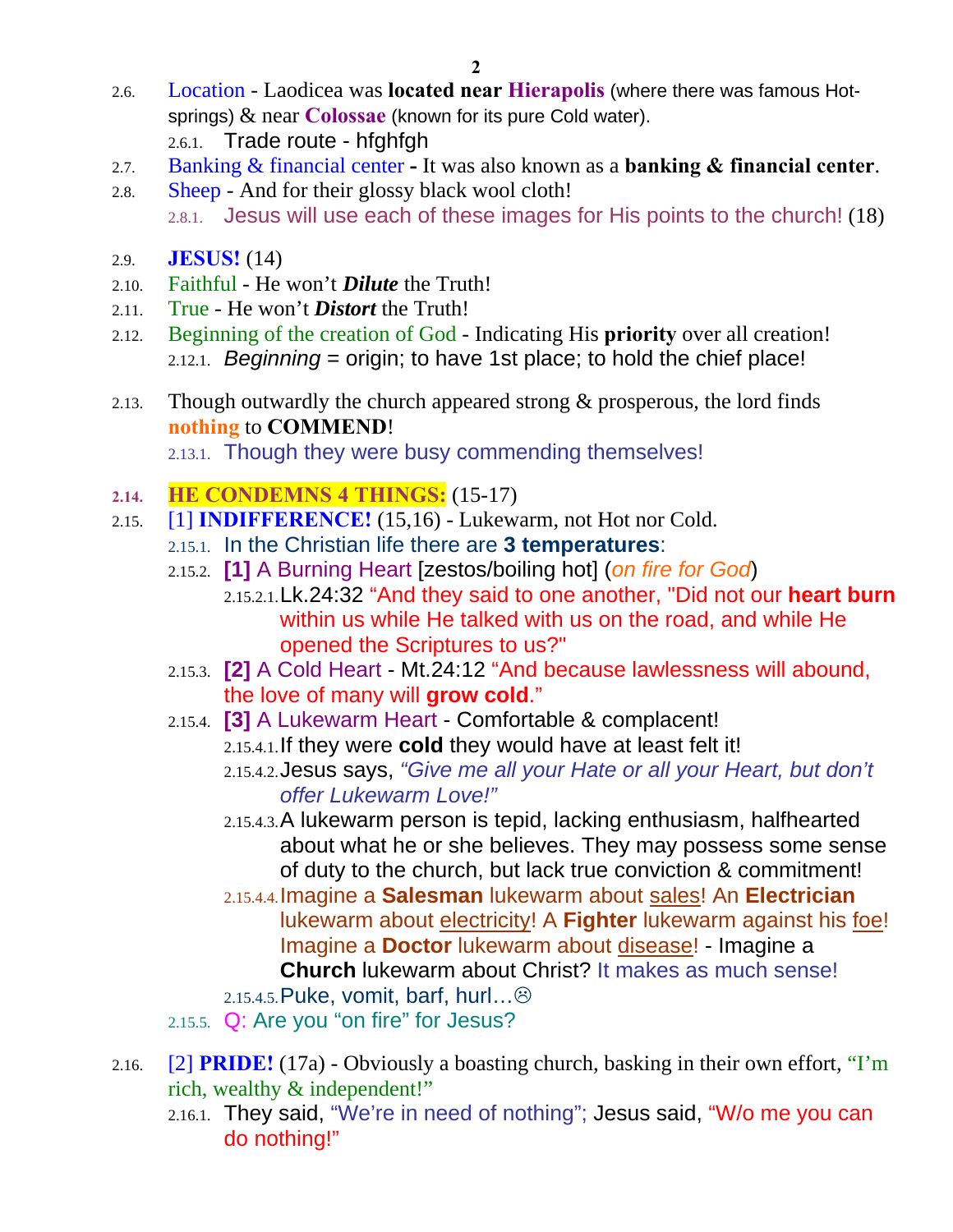- 2.17. [3] **SELF DECEPTION!** (17b) "They did not know !"
	- 2.17.1. This church didn't even know how bad off they were!
	- 2.17.2. **Smyrna** thought itself poor, but they were rich! **(Here Laodicea was opp.)**
	- 2.17.3. They said, we're Wonderful; He said your Wretched! They said, we're Marvelous; He said your Miserable! They said, we're Prospering; He said your Poor! They said, we're Beholding; He said your Blind! They said, we're clothed from Nordstrom's; He said you're Naked as a Jaybird!
- 2.18. [4] **SPIRITUAL POVERTY!** (17b) wretched, miserable, poor, blind, & naked.
	- 2.18.1. We laugh at the story of the *Emperor w/no clothes!* 2 guys who bamboozled the king with invisible clothes that "any fool could see". He paraded himself in his skivvies', while all the people were saying look at his clothes one boy shouted **the king has no clothes**!
		- 2.18.1.1.Jesus was like the lil boy who yelled, *"Laodicea has no clothes"*. They're "*naked as a jaybird*" spiritually!
	- 2.18.2. Naked speaks of **shame**, humiliation:
		- 2.18.2.1.2 Sam. 10:4 "Therefore Hanun took David's servants, shaved off half of their beards, **cut off their garments in the middle, at their buttocks,** and sent them away. When they told David, he sent to meet them, because the men were greatly ashamed. And the king said, "Wait at Jericho until your beards have grown, and then return."
- 2.19. "I counsel you" (18,19) He is our Wonderful, Counselor!
- 2.20. We not only need to be honest with **ourselves**, but **allow God** to be honest with us! 2.20.1. Ps.16:7 "I will bless the LORD who has given me counsel."
- 2.21. They were exhorted to grab God's: Gold, Garments, & Goop!
	- 2.21.1. Gold They had **fools gold**! They needed gold refined by fire!
	- 2.21.2. Garments Unfeigned Purity(White garments)
		- 2.21.2.1.The Laodicean's could easily go to market & buy their beautiful **black** wool garments, but they needed God's **white** garments of rt.!
	- 2.21.3. Goop They were famous for their "*Phrygian powder*" mixed w/oil for an eye salve!

2.21.3.1.They need some eye salve so they could see their true sp. condition!

2.21.3.2.Is your spiritual vision 20/20? - See 2 Pet.1:5-9

2.21.4. Jesus will make them spiritually rich, cover their nakedness, & heal their blindness!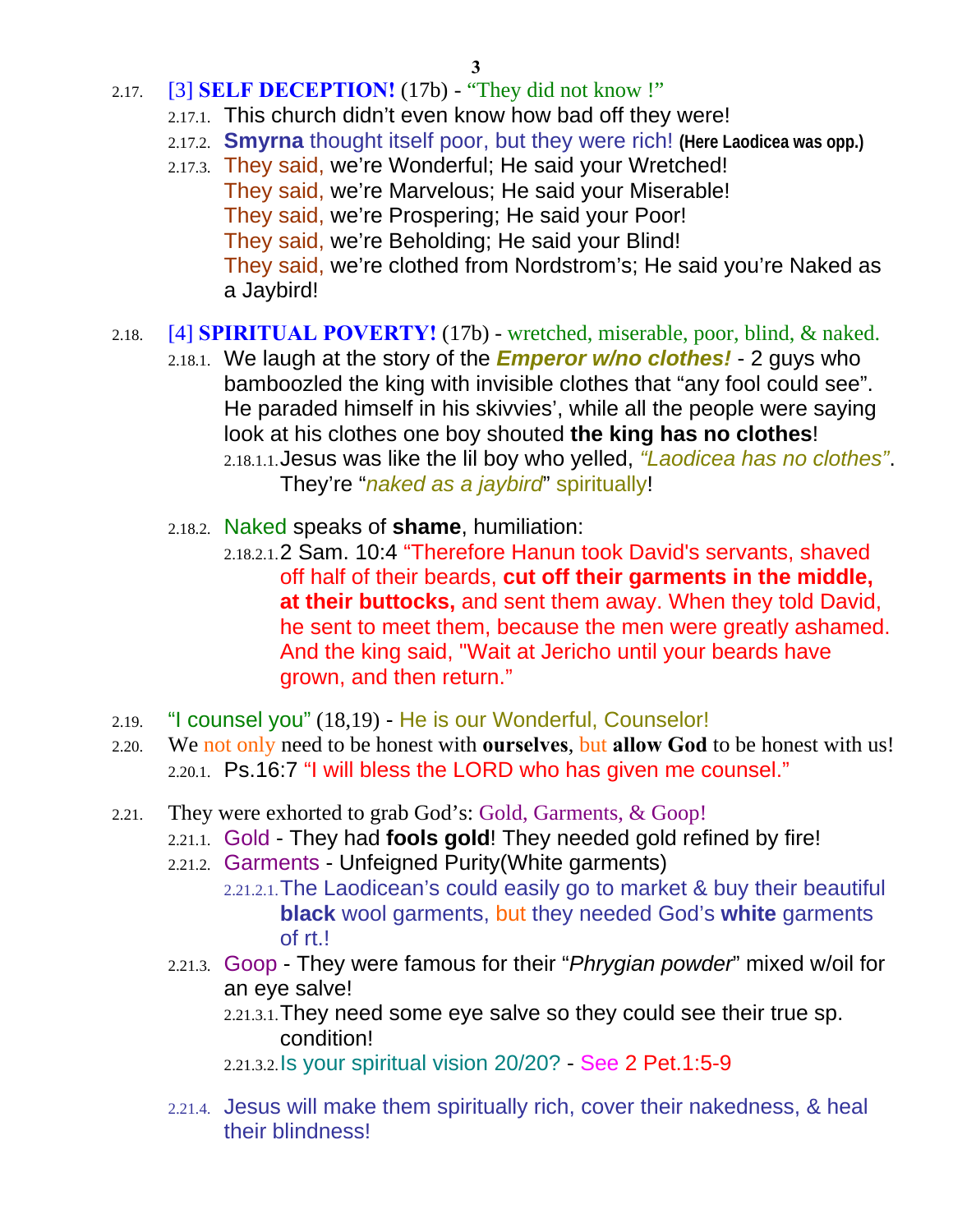- 2.22. As many as I love, I rebuke & chasten (19)
- 2.23. After all this…He **loved** these lukewarm saints! 2.23.1. Enough to chasten them, not throw them away! 2.23.2. He would chasten them as **proof** of His love!
- 2.24. Repent From their Pride & humble themselves before the Lord.
- 2.24.1. They needed to fire up that inner flame & cultivate a burning heart!
- 2.25. **PROMISES!** (20-22)
- 2.26. **1ST PROMISE FELLOWSHIP!** (20)
- 2.27. **Hear & Open**…**I'll Come & Dine**!
	- 2.27.1. Can be used in **both** applications for Bel. & unbel. 2.27.1.1.1st to *Luke-warmers*!
- 2.28. It's spoken to the individual, "if **anyone**…!" **(put your name in the blank tonight!)**
- 2.29. He **knocks** through circumstances, He **calls** thru His Word for Fellowship & Communion!
- 2.30. **"I will come in to him"** He enters the bel.'s heart & makes it his home!
	- 2.30.1. Some people let you in their house, others make it feel like it's your own home! (grandma's house)
	- 2.30.2. Have you just let Jesus in, or has He been able to make it His home?
- 2.31. **"I will Dine with him"** Have some good spiritual food & fellowship!
	- 2.31.1. The Greeks had 3 meals in the day:
	- 2.31.2.  $\alpha$ κριτισμα Breakfast, bread dipped in wine.
	- 2.31.3. **ριστάω** [*aristao* /ar·is·**tah**·o/] Picnic snack on the go.
	- 2.31.4. **δειπνέω** [*deipneo* /dipe·**neh**·o/] (used here) Evening meal, people lingered & sat long & talked over it!
- 2.32. **"And he with Me!"** If we open our **heart's** to Him, He'll open His **home** to us! 2.32.1. Enjoy the pleasure of His company!
- 2.33. Q: What does this tell you about your Savior? About His amazing love for you?
	- 2.33.1. Jesus isn't eager to condemn, to spit us out of His mouth.
	- 2.33.2. No, His love compels Him to **care**, **confront**, & **call** us back to Him.
	- 2.33.3. Call us back for punishment? No, for clothing, healing, nourishment, companionship. For Love!
	- 2.33.4. No other religion has the vision of a seeking God.
	- 2.33.5. Montefiore, the great Jewish scholar, said that one thing which no Jewish prophet & no Jewish Rabbi ever conceived of is the "conception of God actually **going out** in quest of sinful men, who were not seeking Him, but who were turned away from Him." 2.33.5.1.It would be great enough to think of a God who **accepted men** when they came back; it was beyond belief to think of a God who actually **went out** & **searched**!" (Barclay)